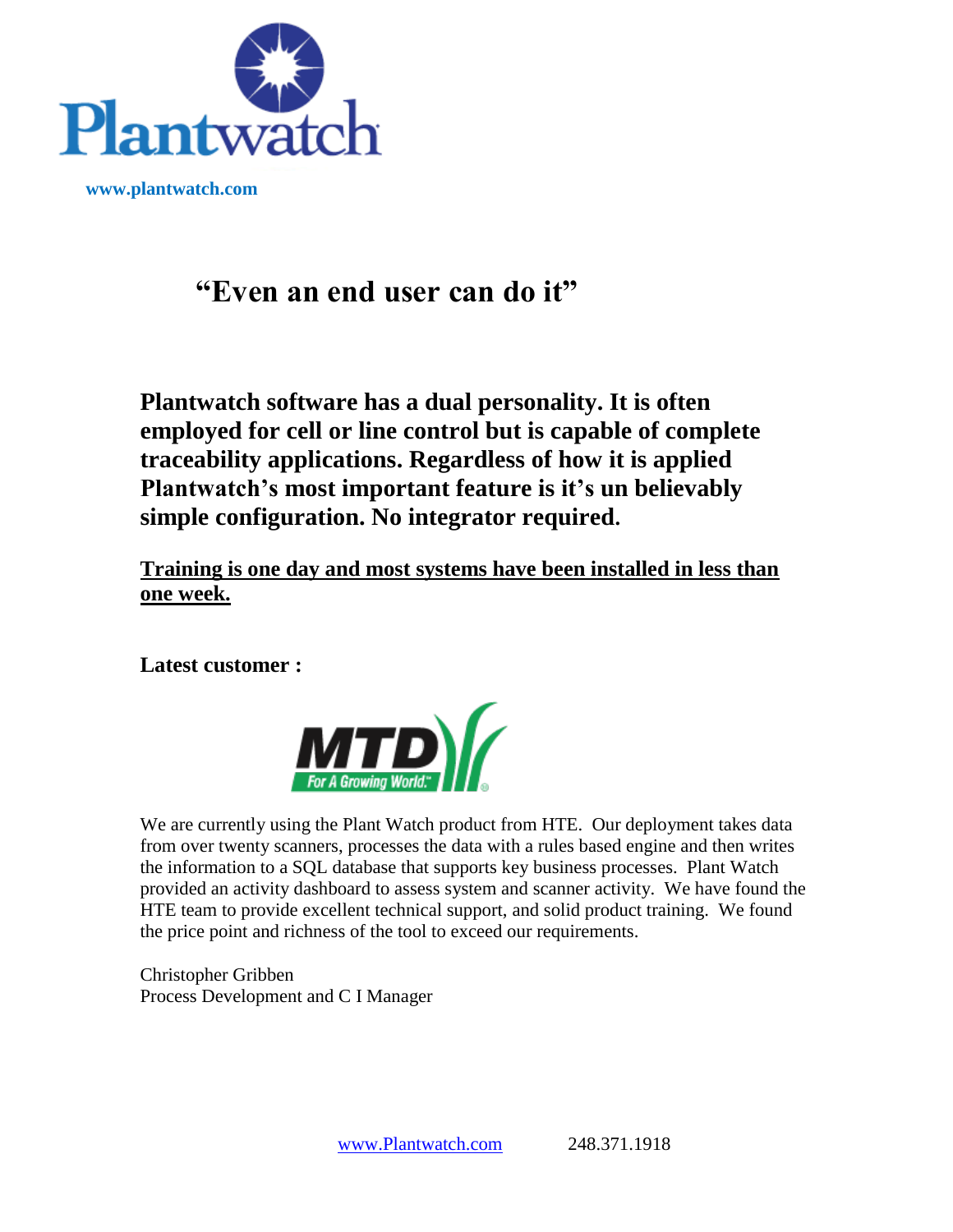#### **A basic implementation provides the following**

Connection to any plant floor device with bi directional communication.

Drop down logic to apply actions to apply to the received communication (event based). Error proofing based on logic results. Mathematical functions

Output to any plant floor device including I/O to control these devices. PLC, conveyors, cameras, stack lights, lasers, ect.

Communication to higher level computer systems including databases. Database browser. Included is a highly optimized configured SQL database with documented schema. User created graphic screens to provide operator input and display of process with

animations.

File manager to manipulate strings, create directories, delete, rename.

Remote exe's can be embedded into Plantwatch

Multi dimensional array variables

#### **Basic level example applications**

Read product barcode to determine part type, adjust 4-20 milli amp signal based on the part type and number of parts.

Control replenishment system by monitoring 25 bar code readers that deplete parts as scanned. PWatch reorders to higher level MES as level alarms are reached.

Read bar code containing process data on part, based on where that part is installed create a file containing process data, location, and date time and put into newly created sub directory.

Scan bar code on tote and then trigger vision system to acquire image of tote contents. Save the image file using the decode string from bar code to name the file so lookup of tote contents can be done by entering the bar code data. Remote access to the local Plantwatch system.

Perform cell control of laser marker, mark quality vision system and motion based inspection station to perform error proofing. Controls laser, I/O, rotating motion, RF id system, safety curtains, annunciating lights and performs operator interface

Date lot OCV error proofing. Controls singulation conveyor with reject chute after camera verifies quality of ink jet date lot code on drug ampoules.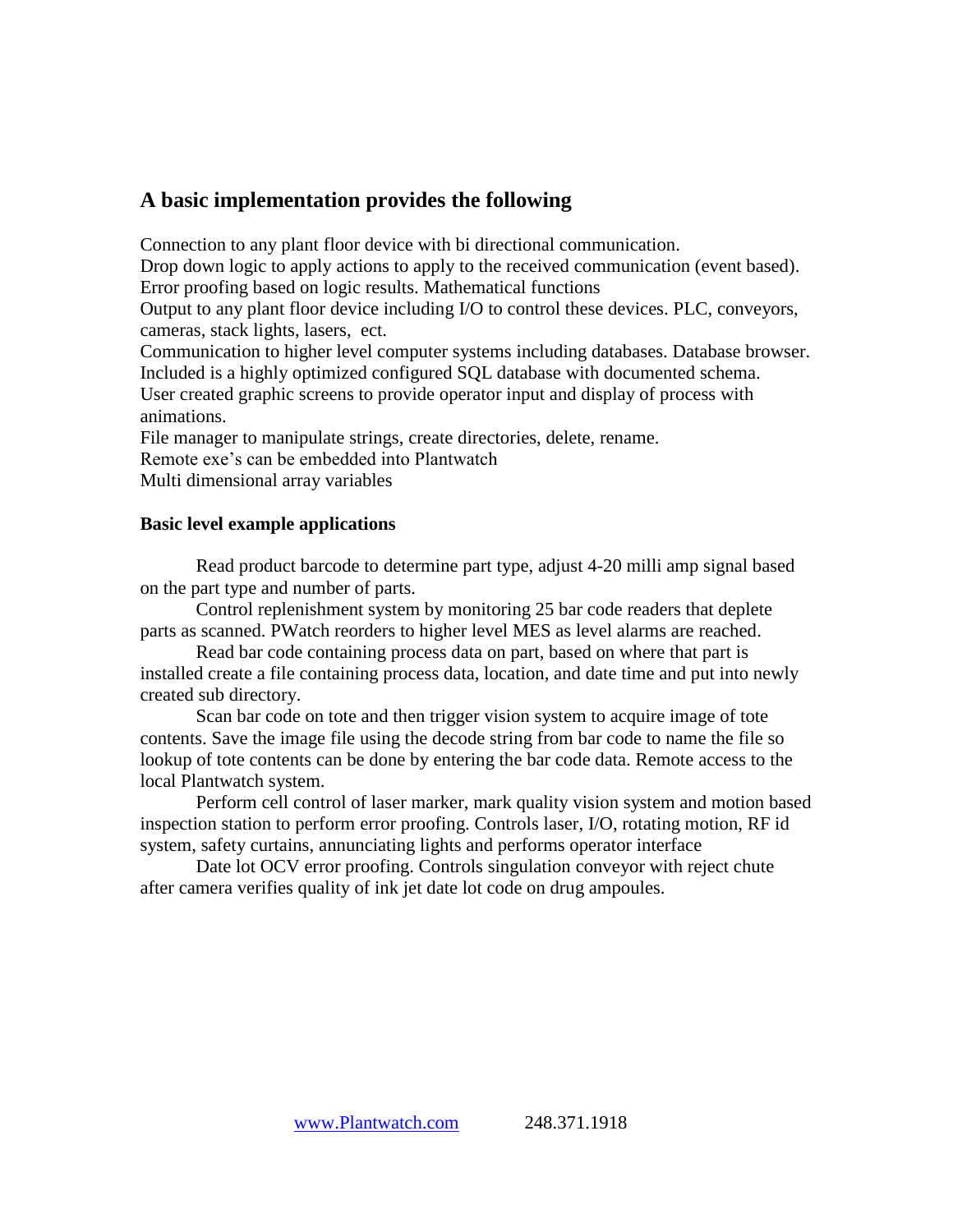**Advanced level application**. Contains everything in above example but adds traceability functions.

Traceability functions are pre configured and selected as product routing is built Birth, consume, unconsume, Partxfer. \***See logic charts**

Any process / test data is attached to sub component and evaluated by logic against set points.

Forward and reverse genealogy reports Serialized and batch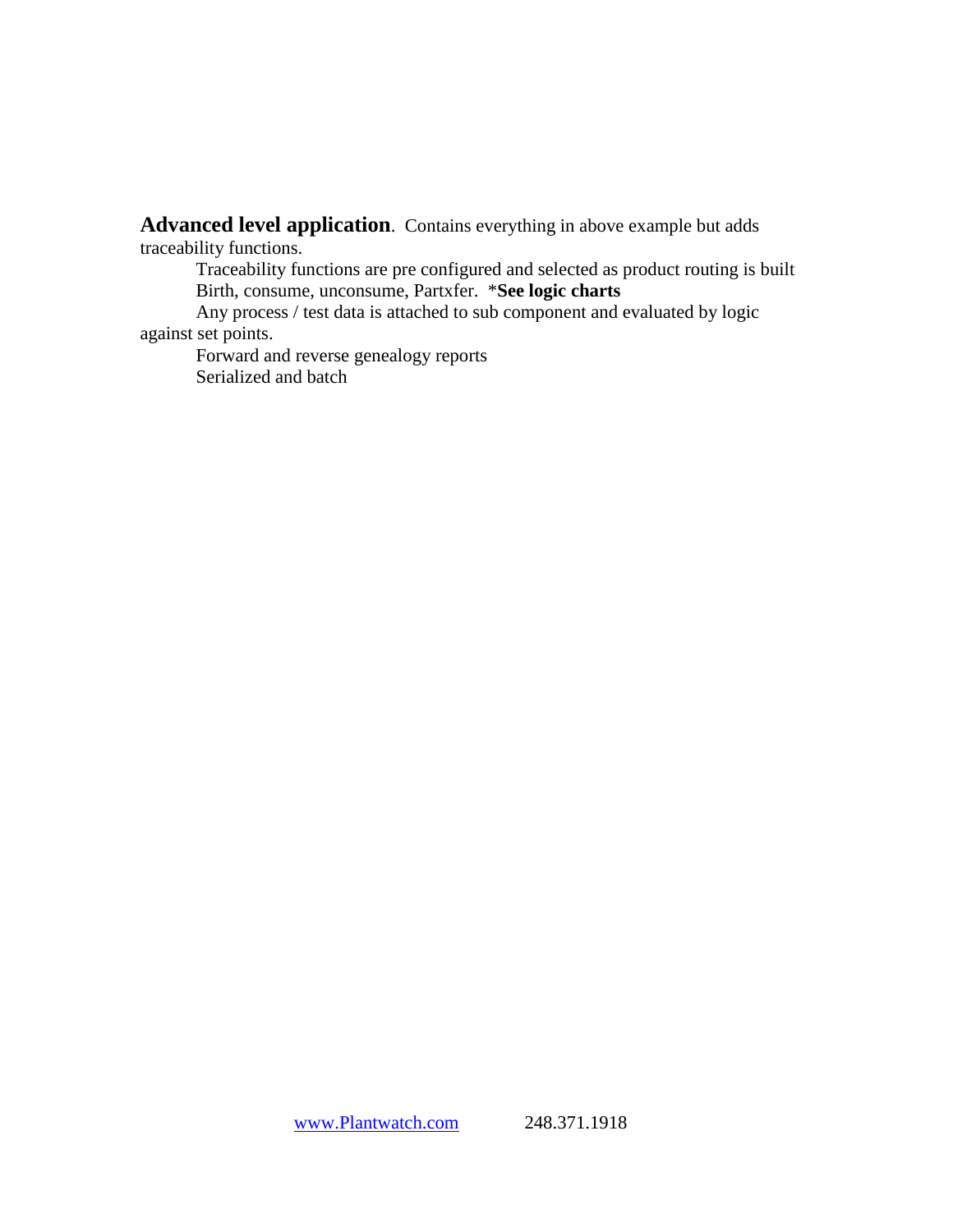## **Example of the configuration environment**

## **Setting up a serial communication**

| <b>Plant-Watch Configurator</b>                                                                                                                                                                                                                                                         |                                                                                                                                                                                                                                                                                                                      |
|-----------------------------------------------------------------------------------------------------------------------------------------------------------------------------------------------------------------------------------------------------------------------------------------|----------------------------------------------------------------------------------------------------------------------------------------------------------------------------------------------------------------------------------------------------------------------------------------------------------------------|
| File Setup Utilities<br>Editor<br>Œ<br>Devices<br>$X = \vee$ ariables<br><b>N</b> Type of Device to Create<br><b>GUI</b> Screens<br>$\blacktriangledown$<br>OPC OPC Servers<br>Interval<br>Socket<br>$\sqrt{10}$ 10<br><b>COMPort</b><br>Variable<br><b>□ Databases</b><br>ReadFromFile | Plantwatch<br>0K<br>Cancel                                                                                                                                                                                                                                                                                           |
|                                                                                                                                                                                                                                                                                         | Plantwatch<br>Editor-Device-COMPort<br>Device Name<br>Dev1_Comport<br>Device Description                                                                                                                                                                                                                             |
|                                                                                                                                                                                                                                                                                         | Port Configuration<br>Port ID<br>$\overline{\phantom{a}}$<br><b>Baud Rate</b><br>9600<br>$\overline{\phantom{a}}$<br>Data Bits<br>[8<br>$\overline{\phantom{a}}$<br>Parity<br>$\sqrt{n}$<br>$\blacksquare$<br>$\overline{\phantom{0}}$<br>$\sqrt{1}$<br>Stop Bits<br>Packet Determination Method<br><b>C</b> Timeout |
| www.Plantwatch.com                                                                                                                                                                                                                                                                      | C Starting Char<br>C Ending Char<br>C Start And End Char<br>Packet Timeout Setting<br>30<br>248.371.1918                                                                                                                                                                                                             |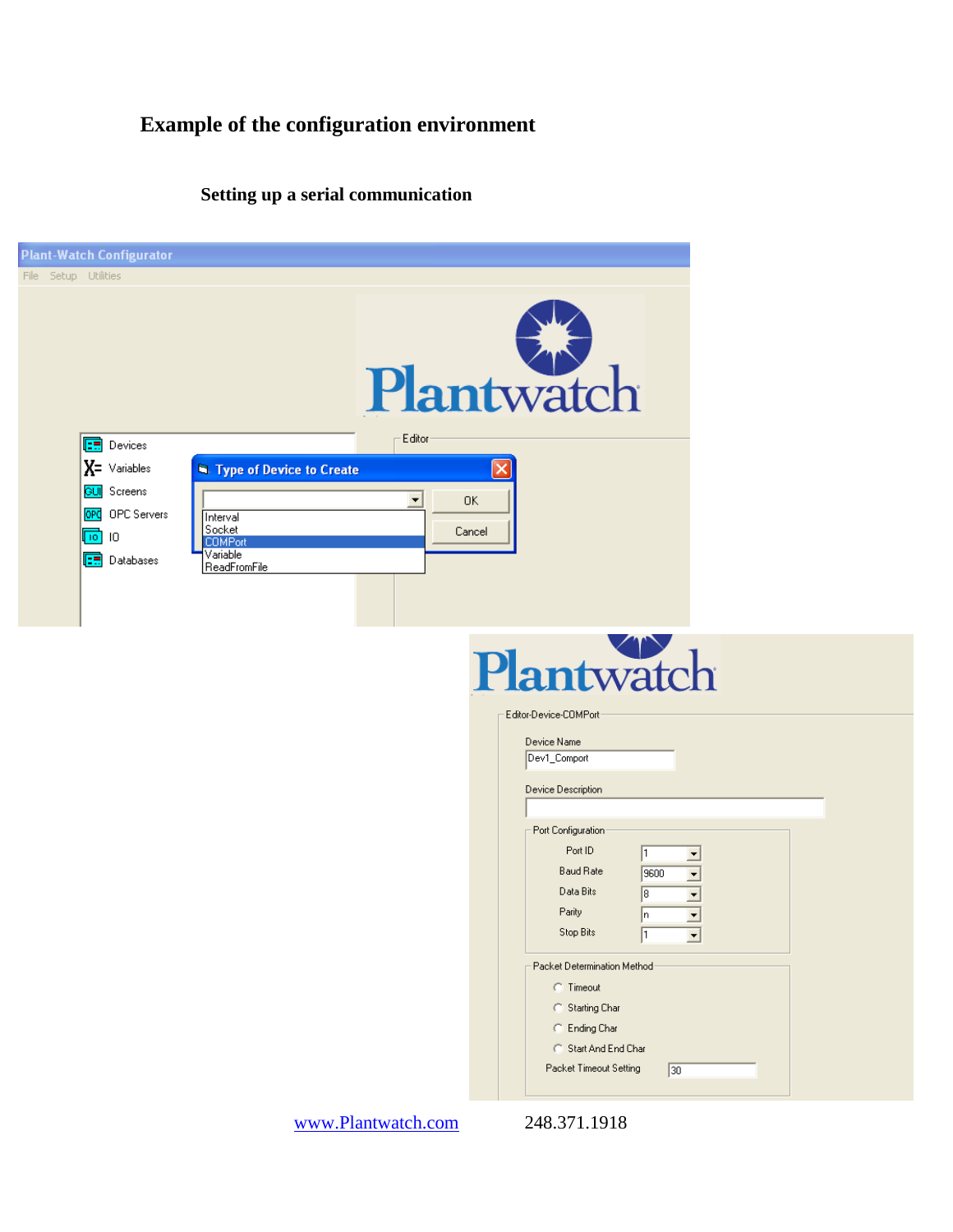#### **Setting up a math logic chart**

| N New Cell                  |                                                                                                            |                     |
|-----------------------------|------------------------------------------------------------------------------------------------------------|---------------------|
| Type<br>Name<br>Description | Math<br><b>IfThen</b><br>Action<br>Split<br>Math<br>FileManager<br>Ξ<br>SubString<br>NoOperation<br>UnUsed | <b>OK</b><br>Cancel |

## **Logic flows from left to right**



www.Plantwatch.com 248.371.1918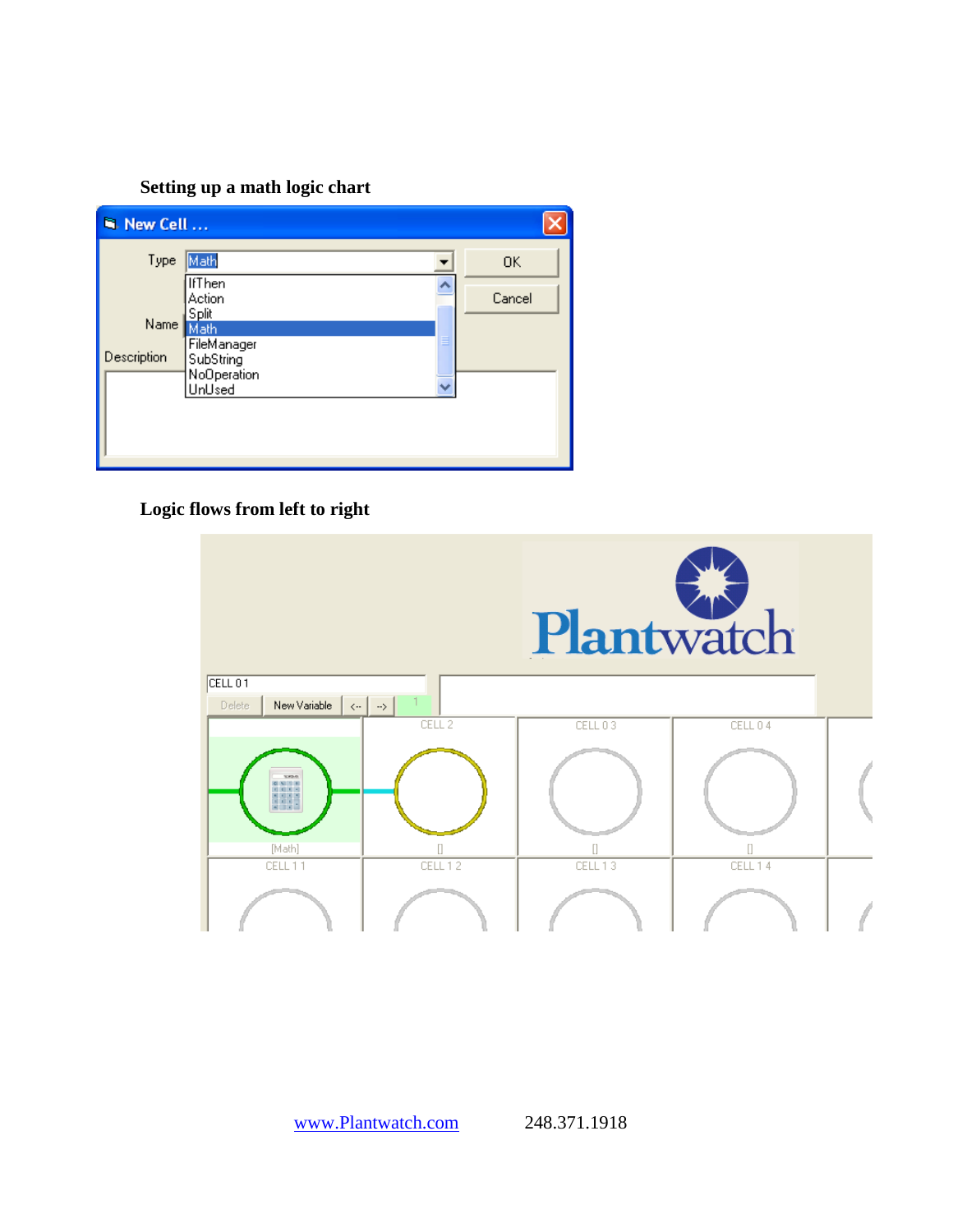#### **Logic Chart Cell Types**

**Overview** 

- If Determines if the logic cells following will be executed
- If Then Determines if the logic defined within the If Then cell is to be executed
- Action causes one of several different functions to occur such as writing to a text file, sending a string out of a RS232 port or capturing a piece of data about a part being produced.
	- o Sub action Birth Tracks the creation of a new part within the production system
	- $\circ$  Sub action ConsumeMaterial Tracks what materials have been consumed by parts in production
	- o Sub action UnconsumeMaterial Returns what materials have been removed from parts
	- o Sub action CollectDataPoint Associates a value to one of the parts within the production system
	- o Sub action PartXfer Tracks the location of work in process
	- o Sub action WriteToDevice Writes a value to the datasouce used as a device
	- o Sub action WriteToIO Writes to a output point on the rack of IO
	- o Sub action WriteToOPC Writes to a OPC data item
	- o Sub action WriteToFile Writes a value to a text file
	- o Sub action ReadFromFile Reads a value from a text file
	- o Sub action TriggerExe Causes a executable file to be started
- Split Creates a branch in the flow of logic by enabling the cells below the *Split*
- Math Takes several values from constants, devices or variables, performs a mathematical operation on them and then places the results into a Variable that can be used elsewhere.
- File Manager Allows interaction with the file system to copy, rename delete files.
- Database Browser allows bi directional communication with a SQL database
- Substring extracts a part of a string out of a *Device* or *Variable*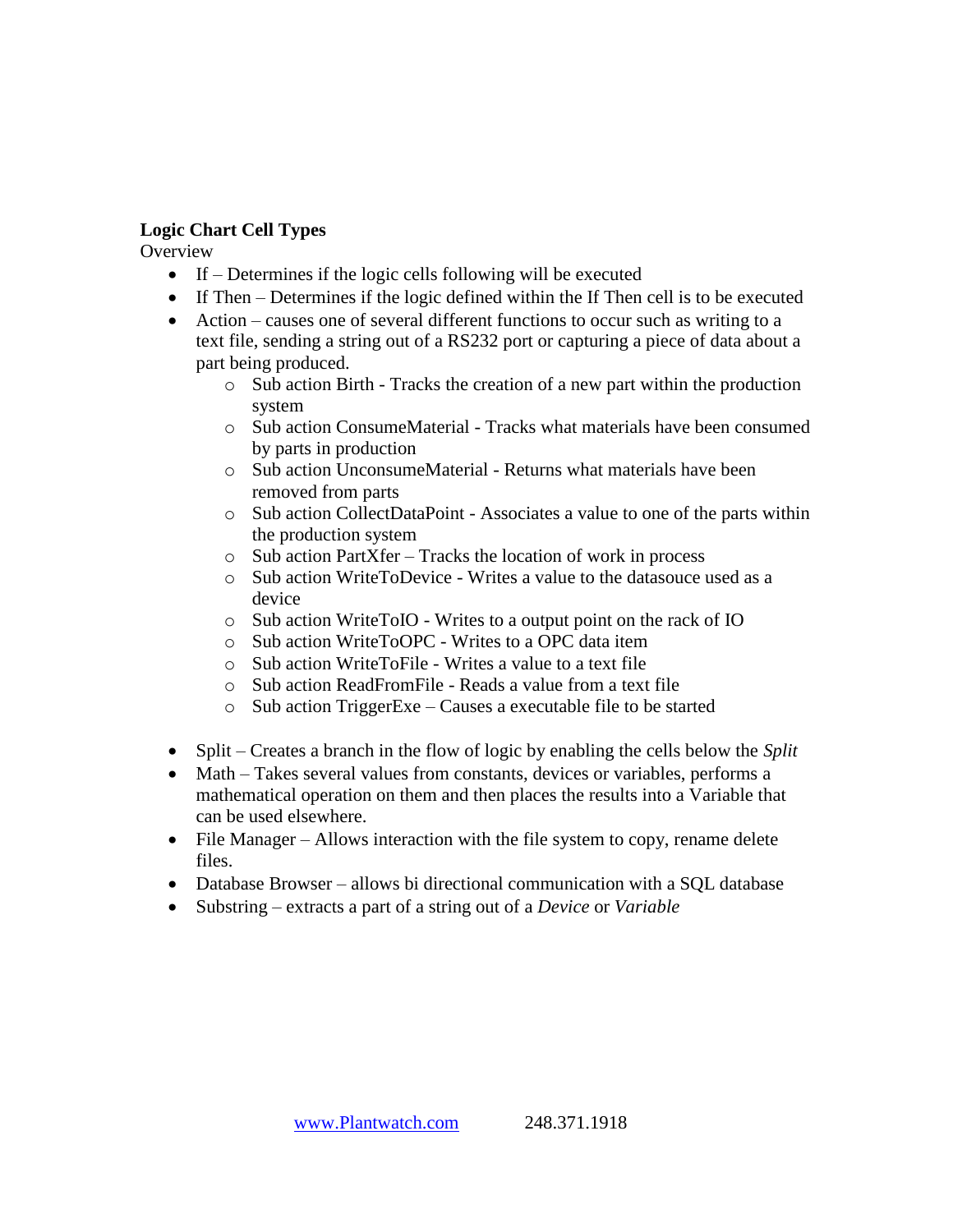## **Graphic screen editor**

**Input text, output text, animated buttons, selection boxes,**